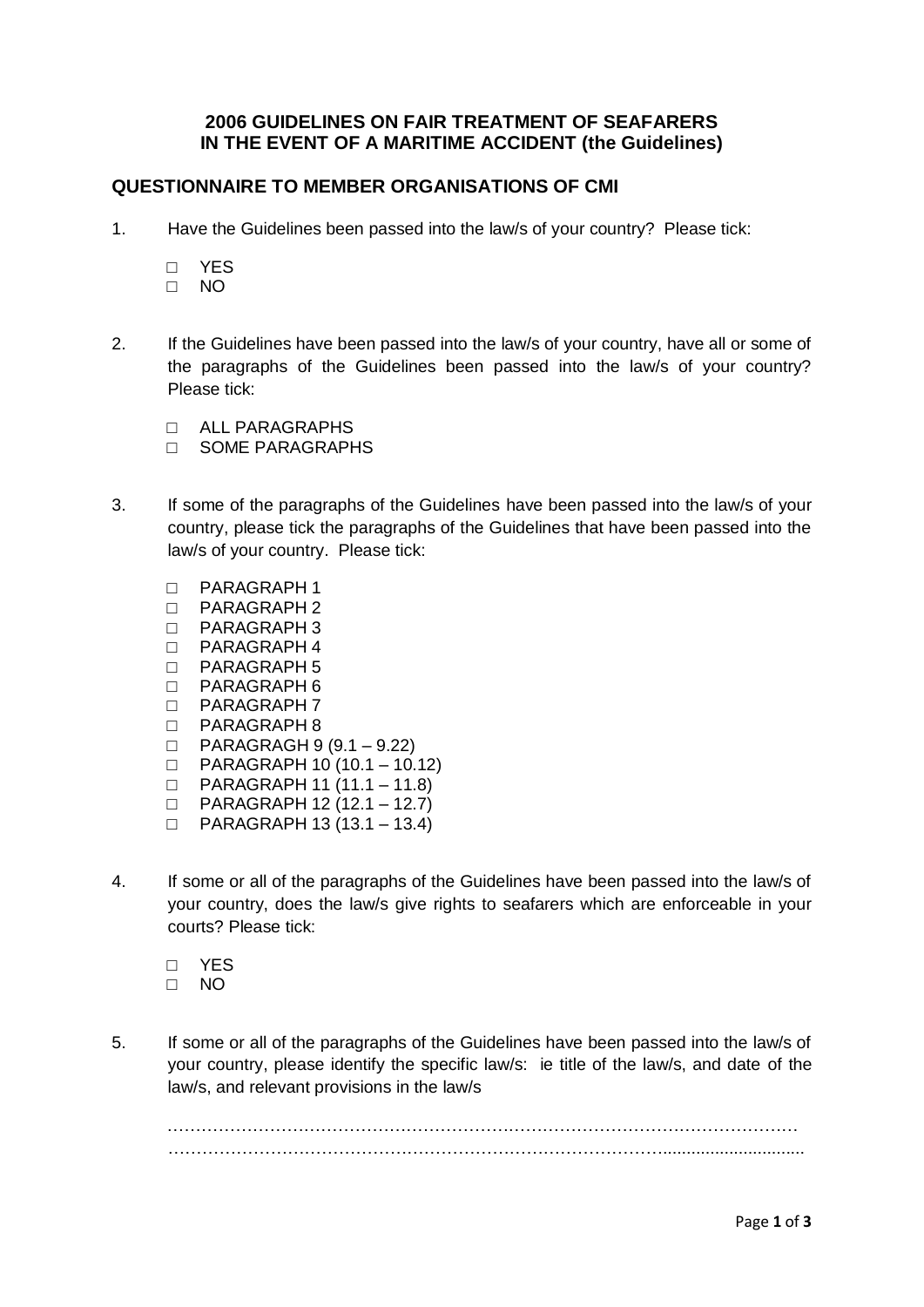- 6. If some or all of the paragraphs of the Guidelines have not been passed into the law/s of your country, please explain the reason/s for not passing those paragraphs of the Guidelines into the law/s of your country. Please tick one of more of the following answers:
	- $\Box$  The existing law/s adequately protects the rights of seafarers. Please identify the law/s.
	- □ The Guidelines inadequately protect the rights of seafarers
	- □ The Guidelines unduly protect the rights of seafarers and are unfair to other parties
	- □ The Guidelines are unclear and/or ambiguous
	- □ The Guidelines are still under consideration
	- □ Please state any other reason

……………………………………………………………………………………………… ………………………………………………………………………………………………

- 7. If some or all of the paragraphs of the Guidelines have not been passed into the law/s of your country, please explain what action, if any, your country may require in order for those paragraphs of the Guidelines to be passed into the law/s of your country. Please tick one or more of the following answers:
	- $\Box$  The provision of model legislation by the IMO regarding the passing of the Guidelines into national law
	- $\Box$  The provision of information by the IMO regarding the meaning of the Guidelines
	- $\Box$  The amendment of the Guidelines by the IMO
	- □ Please explain any other action

…………………………………………………………………………………………… ………………………………………………………………………………………….

- 8. Do the laws of your country require that a seafarer must be informed of the basis on which an investigation into a maritime accident is being conducted?
	- □ YES. If YES, please explain □ NO
- 9. Can a seafarer be detained as part of an investigation into a maritime accident, or as part of a trial?
	- □ YES. If YES, please explain the potential legal basis for such detention in particular with regard to pre-trial detention. □ NO
- 10. What safeguards exist if a seafarer is detained as part of an investigation into a maritime accident, or as part of a trial. In particular:
- 10.1 Is there any provision in your county's laws/s whereby a seafarer must be informed of his/her legal rights?